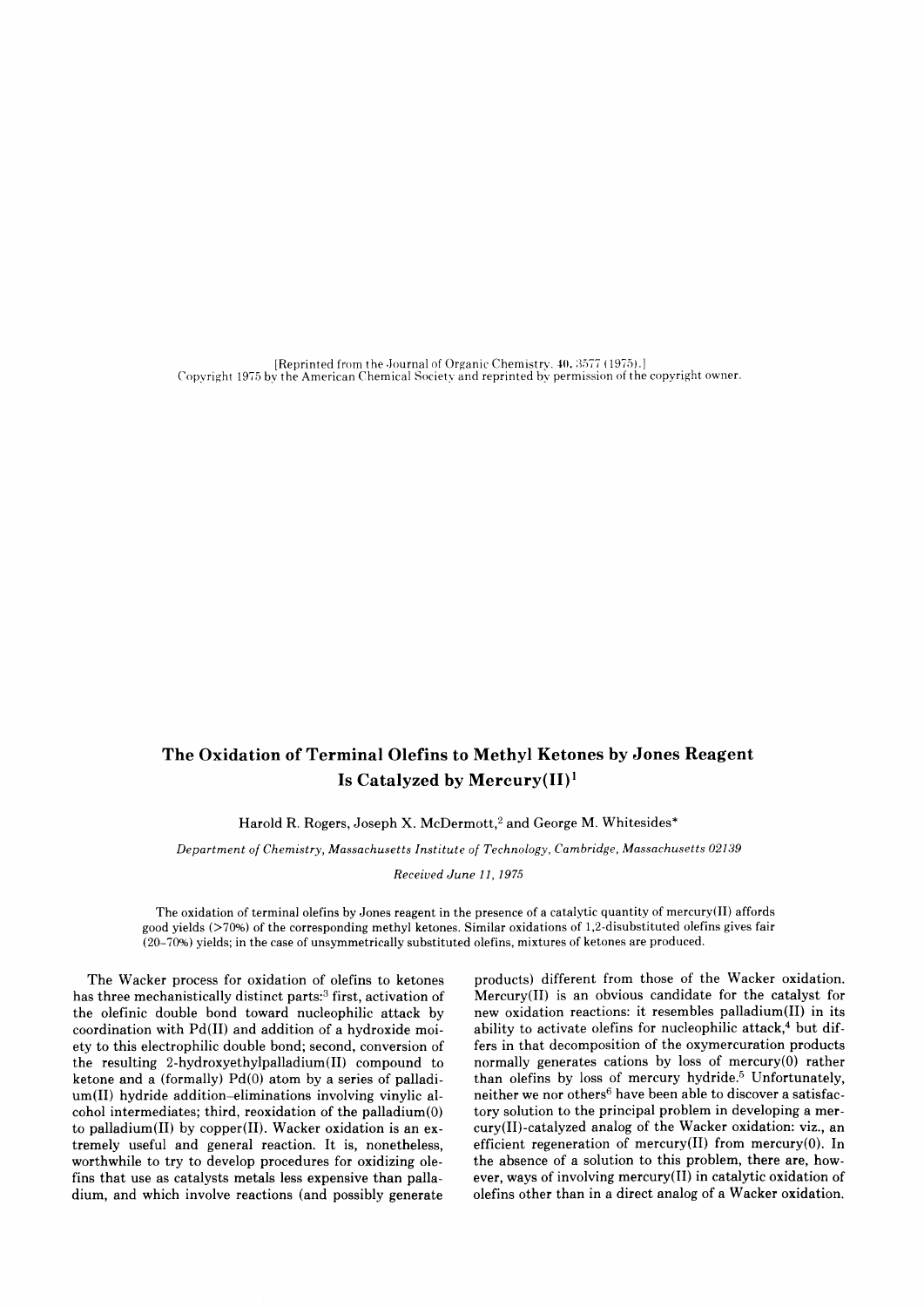Table I Oxidation of Terminal Olefins by Jones Reagent Catalvzed bv Mercury(II)

| Olefin                 | Registry no.   | Product                                           | Reqistry no.   | Isolated<br>yield, % |
|------------------------|----------------|---------------------------------------------------|----------------|----------------------|
| 1-Octene               | $111 - 66 - 0$ | 2-Octanone                                        | $111 - 13 - 7$ | 82                   |
| Undecylenic acid       | $112 - 38 - 9$ | 10-Oxoundecanoic acid                             | $676 - 00 - 6$ | 83                   |
| 3.3-Dimethyl-1-butene  | $558 - 37 - 2$ | 3, 3-Dimethyl-2-butanone                          | $75 - 97 - 8$  | 86                   |
| 2-Allylcyclododecanone | 32539-89-2     | $\beta$ -Oxo-2-propylcyclododecanone <sup>a</sup> | 56666-10-5     | 70                   |
| Styrene                | $100 - 42 - 5$ | Acceptenone <sup>b</sup>                          | $98 - 86 - 2$  | 26                   |
| 1.3-Hexadiene          | $592 - 48 - 3$ | Polymer                                           |                |                      |

<sup>a</sup> In addition, a 7% yield of 2-allyl-2-hydroxycyclododecanone was obtained. <sup>b</sup> Benzoic acid (16%) was also isolated, together with polymer.

One, explored in this paper, utilizes mercury(II) in oxymercuration of an olefin, oxidizes the hydroxyl moiety of the resulting 2-hydroxyalkylmercury(II) compound to an acidlabile 2-ketoalkylmercury(Il) derivative, and regenerates mercury(II) by proteolysis of the carbon-mercury bond of this substance (eq 1). Thus, the mercury(Il) performs the

$$
RCH = CH2 + [HgOAc]+ H2O HCHCH2HgOAc
$$
\n
$$
[O]
$$
\n
$$
[O]
$$
\n
$$
[O]
$$
\n
$$
[O]
$$
\n
$$
[O]
$$
\n
$$
[O]
$$
\n
$$
[O]
$$
\n
$$
[O]
$$
\n
$$
[O]
$$
\n
$$
[O]
$$
\n
$$
[O]
$$
\n
$$
[O]
$$
\n
$$
[O]
$$
\n
$$
[O]
$$
\n
$$
[O]
$$
\n
$$
[O]
$$
\n
$$
[O]
$$
\n
$$
[O]
$$
\n
$$
[O]
$$
\n
$$
[O]
$$
\n
$$
[O]
$$
\n
$$
[O]
$$
\n
$$
[O]
$$
\n
$$
[O]
$$
\n
$$
[O]
$$
\n
$$
[O]
$$
\n
$$
[O]
$$
\n
$$
[O]
$$
\n
$$
[O]
$$
\n
$$
[O]
$$
\n
$$
[O]
$$
\n
$$
[O]
$$

essential function of olefin activation, but is regenerated without leaving the mercury(II) oxidation level. This cycle is, in a sense, one in which mercury(Il) catalyzes the hydration of the double bond, and in which the reaction is driven in the direction of the thermodynamically less stable hydrated form by trapping this form by oxidation to ketone.

## Results and Discussion

Jones reagent  $(CrO_3-H_2SO_4-H_2O)$  oxidizes alcohols to ketones efficiently, and is relatively unreactive toward olefins.? When Jones reagent is added to an acetone solution of an olefin at 20", a slow, nonselective oxidation takes place. Addition of mercuric acetate or mercuric propionate  $(20 \text{ mol } \%$  based on olefin) to the solution results in a rapid consumption of the oxidant. Terminal olefins are converted to methyl ketones in yields of 80-90% (Table I); 1,2-disubstituted olefins react readily, but give low yields of ketones under these conditions. The yield of methyl ketones resulting from the catalyzed Jones oxidation of terminal olefins is relatively insensitive to the amount of mercuric salt added (Figure 1). The catalyzed oxidation of terminal olefins by sodium dichromate-trifluoroacetic acid solution showed similar insensitivity to the amount of mercuric salt added; the yields were, however, substantially lower than those obtained using Jones reagent (Figure 1). Note that the plots in Figure 1 are based on data collected under roughly comparable conditions, but that these conditions are not necessarily those that generated the highest yield of product. In particular, in plot A of Figure 1, the maximum detected yield of 2-octanone was approximately 50%, while the best yield isolated under optimized synthetic conditions was 82% (see the Experimental Section for details). The major function of the plots in Figure 1 is to establish the relative sensitivities of primary and secondary olefins to catalysis by mercury(Il) and to provide a qualitative estimation of the absolute activity of mercury(Il) as a catalyst in reactions based on Jones reagent and dichromate ion as oxidants.

The vield of ketones from 1,2-disubstituted olefins can



Figure 1. The vield of ketone depends on the ratio of equivalents of mercury(II) to olefin present at the start of the reaction: A,  $(EtCO<sub>2</sub>)<sub>2</sub>Hg-catalyzed oxidation of 1-octene to 2-octanone (25°,$ acetone, Jones reagent, 18 hr); B,  $(EtCO<sub>2</sub>)<sub>2</sub>Hg-catalyzed oxidation$ of 1-octene to 2-octanone (25°, dioxane,  $Na_2Cr_2O_7$ -2H<sub>2</sub>O- $CF_3CO_2H$ , 18 hr); C, (EtCO<sub>2</sub>)<sub>2</sub>Hg-catalyzed oxidation of a mixture of cis- and trans-2-octene to a mixture of 2- and 3-octanone (25 $^{\circ}$ , dioxane,  $Na_2Cr_2O_7.2H_2O-CF_3CO_2H$ , 18 hr). Note that the maximum yield shown in A does not correspond to an optimized yield (see the text for a discussion of this point).

be improved using different reaction conditions (Table II); however, each 1,2-disubstituted olefin required different optimum conditions. Mercuric acetate oxymercurates olefins efficiently in aqueous tetrahydrofuran or dioxane<sup>4,8</sup> and these solvents also proved useful as oxidation media. Experiments in these solvents were carried out using sodium dichromate as oxidant, and making the solution acidic with trifluoroacetic acid. The yields of ketones from the oxidation of 1,2-disubstituted olefins were significantly poorer when other chromate salts, Jones reagent, hydrogen peroxide, or hypochlorite ion were used as oxidants. Yields were also poorer when mercury(Il) chloride, nitrate, and tosylate were used in place of mercury(Il) propionate.

Several metal ions other than mercury(Il) were explored briefly, and found to be unsatisfactory as catalysts. No reaction took place on treating 2-octene with sodium dichromate-trifluoroacetic acid solution in the presence of thalli-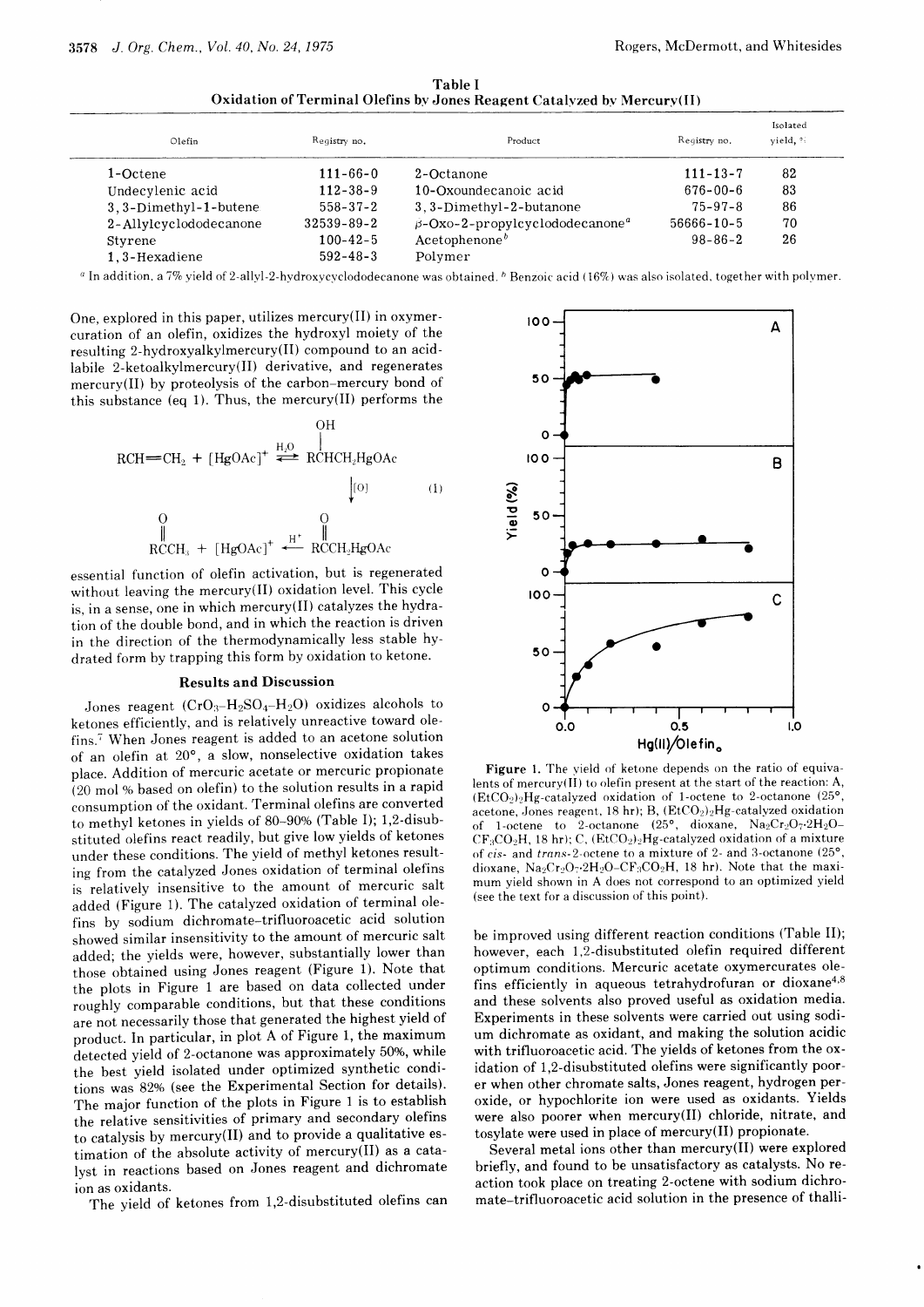| -Table II                                                                                 |
|-------------------------------------------------------------------------------------------|
| Oxidation of 1.2-Disubstituted Olefins by Sodium Dichromate-Trifluoroacetic Acid Solution |
| Catalyzed by Mercury(II)                                                                  |

| Olefin                     | Registry no.    | Product                              | Registry no.   | Isolated<br>yield, % |
|----------------------------|-----------------|--------------------------------------|----------------|----------------------|
| $cis-2$ -Octene            | $7642 - 04 - 8$ | 2-Octanone $(64\%) +$                |                | 56 <sup>a</sup>      |
|                            |                 | 3-octanone $(36\%)$                  | $106 - 68 - 3$ |                      |
| trans-2-Octene             | 13389-42-9      | 2-Octanone $(63\%) +$                |                | 54 <sup>a</sup>      |
|                            |                 | $3$ -octanone $(37\%)$               |                |                      |
| Cyclohexene                | $110 - 83 - 8$  | Cyclohexanone                        | $108 - 94 - 1$ | 41 <sup>b</sup>      |
| Cyclododecene <sup>c</sup> | $1501 - 82 - 2$ | Cyclododecanone                      | $830 - 13 - 7$ | 36 <sup>b</sup>      |
| Norbornene                 | $498 - 66 - 8$  | Norcamphor <sup><math>d</math></sup> | $497 - 38 - 1$ | 20 <sup>a</sup>      |
| $\Delta^{2+3}$ -Cholestene | 15910-23-3      | No reaction                          |                |                      |

<sup>a</sup> Oxidation was carried out in the presence of 0.2 equiv of mercuric propionate.  $\frac{b}{c}$  Oxidation was carried out in the presence of 0.5 equiv of mercuric propionate. <sup>c</sup> A mixture of cis and trans isomers. <sup>d</sup> The product was isolated as the 2,4-dinitrophenylhydrazone.

um(I), suggesting that olefin activation was slow. Similar treatment of 2-octene in the presence of gold(III), palladium(II), and rhodium(Ill) afforded mixtures of 2- and 3 octanone in yields of 30, 10, and 296, respectively. Gold(0) and palladium(0) deposited on the walls of the reaction vessel in substantial amounts during the oxidation.

Evidence for the mechanism of the mercury(Il)-catalyzed oxidations (eq 1) is inferential. Treatment of cyclohexene with aqueous mercury(Il) acetate gives trans-2 hydroxycyclohexylmercuric acetate<sup>9</sup> (1), which is oxidized to cyclohexanone in yields very similar to those obtained from cyclohexene under the same reaction conditions. Similarly, 2-(chloromercuri)cyclohexanone (2) is converted rapidly and in high yield to cyclohexanone by aqueous sulfuric or trifluoroacetic acid. Compound I is itself relatively



stable toward the acid conditions encountered in the oxidation. Oxidation products arising directly from the  $\beta$ -hydroxyalkylmercury(II) cation therefore seem unlikely. Mercury(0) has been observed to form in small amounts only at elevated temperatures; no Hg(0) was observed under the conditions described. The  $\beta$ -hydroxymercury(II) cations have previously been shown to be stable in acid solution.<sup>10</sup> The difference in the yields of ketones from 1- and 1,2-disubstituted olefins under strongly acidic (Jones reagent) or weakly acidic  $(Na_2Cr_2O_7-CF_3CO_2H)$  conditions is reasonably attributed to differences in the oxidative and/or solvolytic<sup>11</sup> stabilities of primary and secondary carbon-mercury bonds. We have tested these stabilities under the conditions of these reactions by examining the behavior of cyclohexylmercuric acetate  $(3)$  and *n*-hexylmercuric acetate  $(4)$ toward Jones reagent in acetone. Compound 3 reacts rapidly; oxidation is complete in 30 min at 20°, yielding cyclohexanone in 65% yield. Under the same conditions, the carbon-mercury bond of 4 does not react appreciably: n-hexylmercuric sulfate can be recovered in good yield. Compound I does not solvolyze appreciably when treated with the components of the Jones reagent without the chromium trioxide (that is, acetone, water, and sulfuric acid): a small quantity of 2-hydroxycyclohexylmercuric sulfate pre-

cipitates, but no metallic mercury is formed and no organic solvolysis products can be detected. Thus, it appears that the rapid disappearance of 1 when treated with Jones reagent may be an oxidative reaction (eq 2). Cyclohexanol can be detected in ca. 5% yield after 5 min reaction time.



### Conclusions

Jones reagent or trifluoroacetic acid-sodium dichromate solution oxidizes olefins to ketones in the presence of catalytic quantities of mercury(Il); of the various metals tried as catalysts for the oxidation-thallium $(I)$ , gold $(III)$ , palla $dium(II)$ , rhodium(III), and mercury(II)-mercury(II) gives the best yields. Qualitative evidence described above suggests that these transformations occur by the sequence of reactions outlined in eq 1. This oxidation provides a useful alternative to several of the procedures presently used to convert olefins to ketones. It is less complex than Wacker oxidation: the problems that arise in applying Wacker oxidation to high molecular weight, water-insoluble substances do not seem to be important, and it is unnecessary to have present the large excess of copper salts normally used to make the Wacker oxidation catalytic. It can be applied to unprotected olefinic carboxylic acids, where diborane-chromic acid results in destruction of the carboxylic acid moiety. It is more direct and more economical than the several procedures (oxymercuration-reduction, epoxidation-reduction) that generate an alcohol preliminary to a Jones oxidation.

### Experimental Section

General. Melting points, determined on a Thomas-Hoover capillary melting point apparatus, are not corrected. GLC analysis was performed using a 10 ft X 0.125 in. 15% Carbowax 20M column on a F & M Model 810 gas chromatograph equipped with a hydrogen flame detector and a Hewlett-Packard Model 33738 electronic integrator. All solvents were reagent grade and were used without further purification. 1-Octene, 2-octene (a mixture of cis and trans isomers), cis-2-octene, and trans-2-octene (Chemical Samples Co.) were used as supplied. Norbornene, cyclohexene, styrene, cyclodo